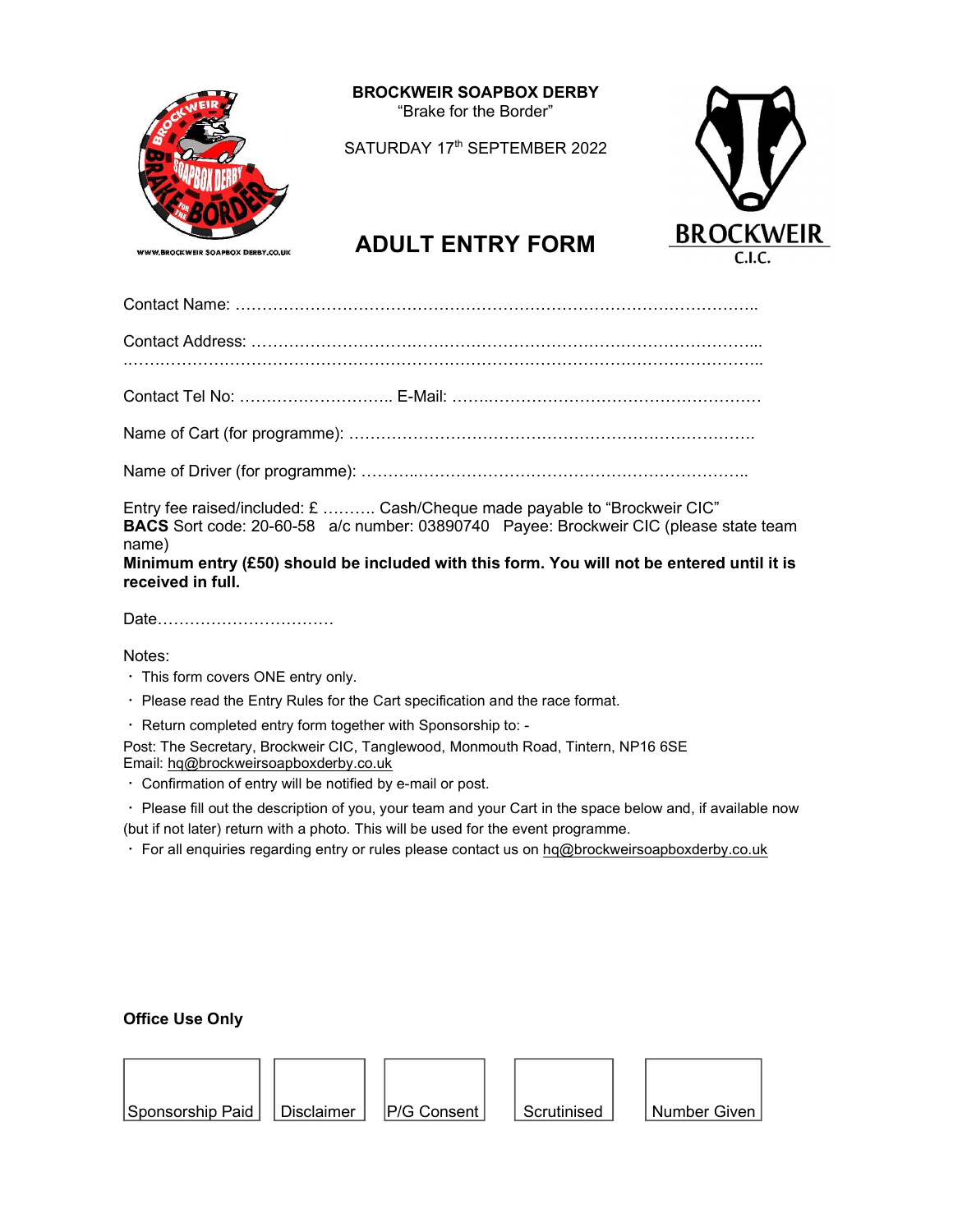## BROCKWEIR SOAPBOX DERBY SATURDAY 17th SEPTEMBER 2022

#### DRIVER CONSENT FORM

I, ………………………………………………………. (please print full name), intend to take part and compete in the Brockweir Soapbox Derby on Saturday 17<sup>th</sup> September 2022. By signing this document I confirm that I have read, understood and shall abide by the Rules of Entry. I further accept full responsibility for my personal safety in the construction and running of my Cart in the event. I also acknowledge that neither the organisers of the event nor the Parish, District or County Council bear any responsibility for my safety.

Signed (Driver): ……………………………………………….

Date: ………………………..

**Note** 

By signing this form I also agree that the organisers are able to use any photographic or video images taken during the event of the named competitor in future publicity and on the event website without being named.

#### Information for Programme

Please provide us with some information on the driver, the team and the Cart. This will appear in our programme, and useful information can include:

- your inspiration
- any charity you are supporting
- why you are entering
- something funny about you or the team
- anything you like, so long as it's clean this is a family event!

…………………………………………………………………………………………………………………  $\mathcal{L}^{\text{max}}_{\text{max}}$ ………………………………………………………………………………………………………………… ………………………………………………………………………………………………………………… ………………………………………………………………………………………………………………… ………………………………………………………………………………………………………………… ………………………………………………………………………………………………………………… ………………………………………………………………………………………………………………… ………………………………………………………………………………………………………………… ………………………………………………………………………………………………………………… ………………………………………………………………………………………………………………… …………………………………………………………………………………………………………………

If you happen to already have a photograph of the driver and Cart, please also attach or email to us

If you don't, please ensure you provide one by the 21st August 202**2**

Also, feel free to share photographs of your Cart's development on social media!